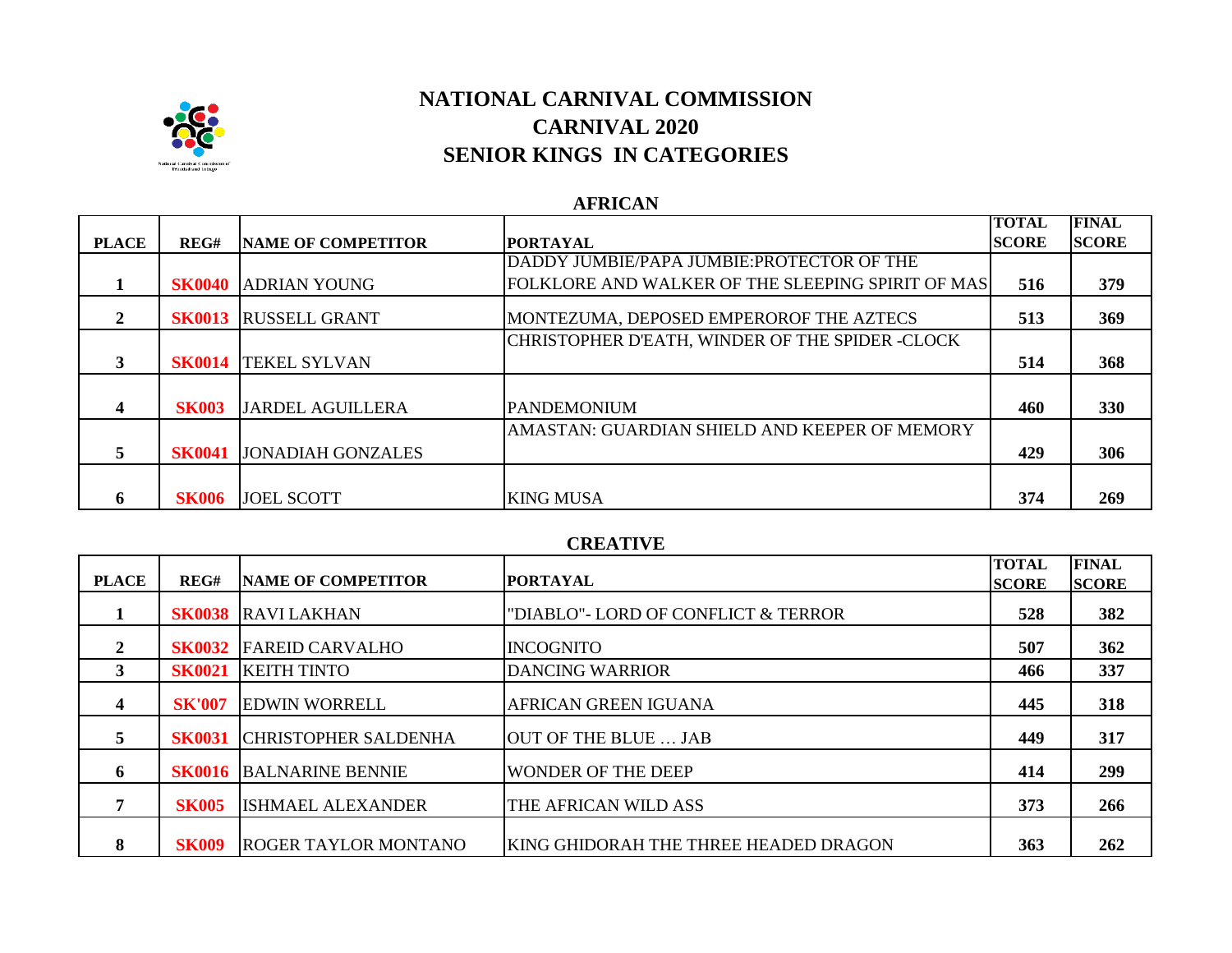

## **CARNIVAL 2020 SENIOR KINGS IN CATEGORIES CREATIVE TOPICAL NATIONAL CARNIVAL COMMISSION**

| <b>PLACE</b>   | REG#          | <b>NAME OF COMPETITOR</b>   | <b>PORTAYAL</b>                            | <b>TOTAL</b><br><b>SCORE</b> | <b>FINAL</b><br><b>SCORE</b> |
|----------------|---------------|-----------------------------|--------------------------------------------|------------------------------|------------------------------|
| 1              | <b>SK008</b>  | <b>MARLON RAMPERSAD</b>     | "CYRUS THE GREAT"                          | 521                          | 376                          |
| $\mathbf{2}$   | <b>SK0039</b> | <b>KESTON BENTHUM</b>       | TAURUS - THE SPIRIT OF THE GRAND HARLEQUIN | 509                          | 359                          |
| $\mathbf{3}$   | <b>SK0020</b> | <b>GLENN DAVE LAKHAN</b>    | "THANKFUL" A CELEBRAION OF LIFE            | 491                          | 351                          |
| 4              | <b>SK0022</b> | <b>JOEL RONEY JOHN</b>      | <b>HEAT IN D PLACE!!!</b>                  | 477                          | 346                          |
| 5              | <b>SK0035</b> | <b>JOSHUA BARROW</b>        | MANGROVE-KING OF THE SWAMP                 | 483                          | 342                          |
| 6              | <b>SK0010</b> | <b>RONALDO TAYLOR</b>       | THE PEACOCK                                | 458                          | 329                          |
| 7              |               | <b>SK0028 ISAIAH BLAIZE</b> | THE LEGEND OF PAPA BOIS                    | 389                          | 278                          |
|                |               |                             | <b>FANTASY</b>                             |                              |                              |
| <b>PLACE</b>   | REG#          | <b>NAME OF COMPETITOR</b>   | <b>PORTAYAL</b>                            | <b>TOTAL</b><br><b>SCORE</b> | <b>FINAL</b><br><b>SCORE</b> |
| 1              |               | <b>SK'0037 JOSEPH LEWIS</b> | "ZHARVAKKO"-THE VOUDUN KING OF DEATH       | 554                          | 400                          |
| $\overline{2}$ | <b>SK0011</b> | <b>RAYMOND MARK</b>         | "LUST"- THE BEAST THAT CONSUMES            | 541                          | 383                          |
| $\mathbf{3}$   | <b>SK0027</b> | <b>ANDREW ALDEN FRIDAY</b>  | <b>BAKANAAL - EMPEROR OF THE STREET</b>    | 499                          | 359                          |

|    | <b>SK0027</b> | <b>ANDREW ALDEN FRIDAY</b>   | <b>BAKANAAL - EMPEROR OF THE STREET</b> | 499 | 359 |
|----|---------------|------------------------------|-----------------------------------------|-----|-----|
|    |               | <b>SK0015 CLYDE BASCOMBE</b> | DRAGON AND THE SEA GOD                  | 466 | 330 |
| 5  | <b>SK0017</b> | <b>JEFFREY SERRETTE</b>      | HERE COMES THE SUN                      | 447 | 320 |
| -6 | <b>SK0034</b> | <b>TION DOPWELL</b>          | <b>SCARED LET THERE BE LIGHT</b>        | 440 | 313 |
|    | <b>SK0033</b> | <b>EARL BECKLES</b>          | <b>ERUPTION</b>                         | 414 | 297 |
| 8  |               | <b>SK0026 ICLYDE BLAIZE</b>  | THE REVENGE OF THE GREEN GOBLIN         | 397 | 285 |
| 9  |               | <b>SK0042 PETER ROBERTS</b>  | <b>MYSTIC GUARDIAN OF THE DEEP</b>      | 390 | 280 |
| 10 |               | <b>SK0018 BUNNY BOYCE</b>    | <b>BIRDS OF PARADISE</b>                | 362 | 259 |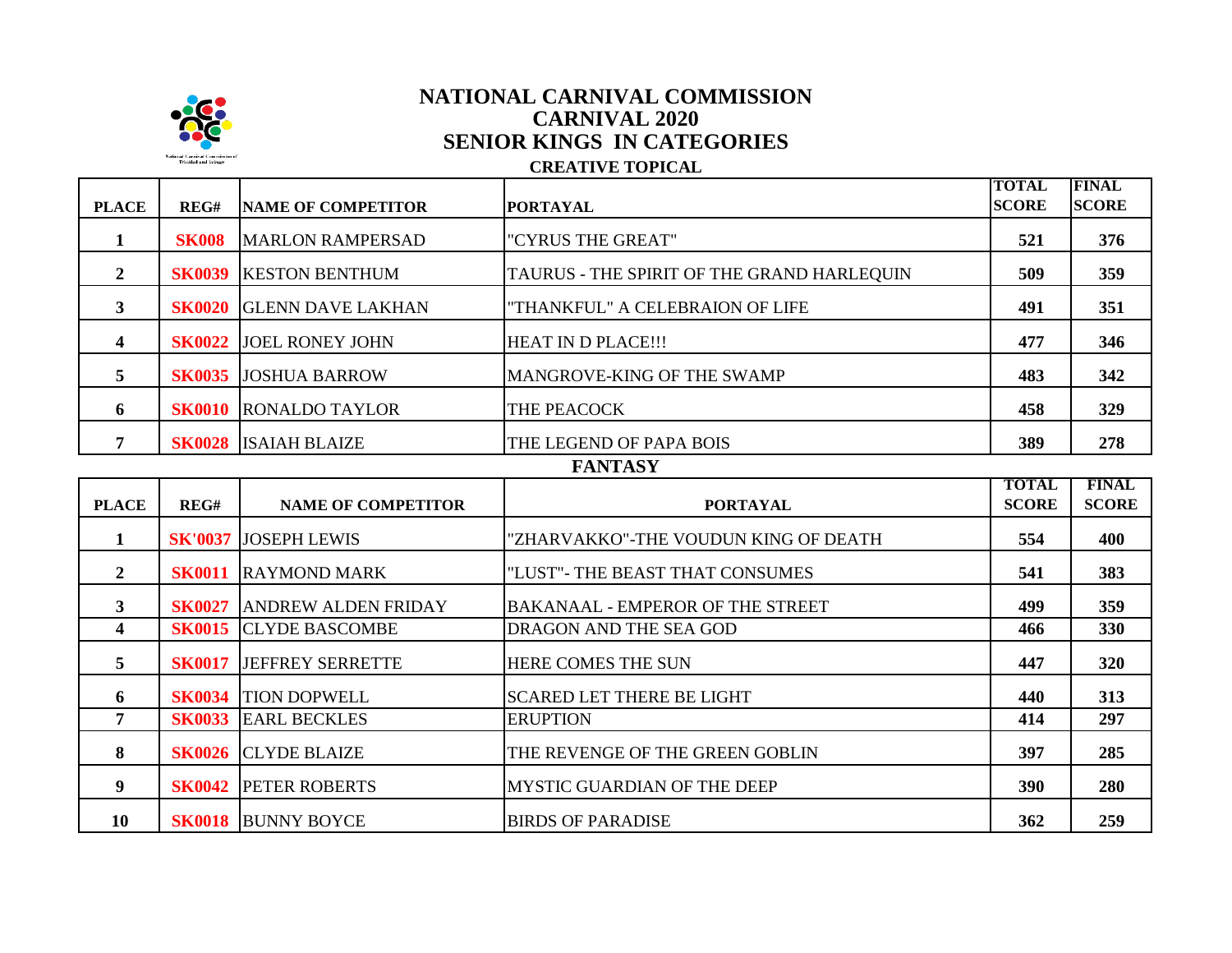## **NATIONAL CARNIVAL COMMISSION**

## **CARNIVAL 2020**

## **SENIOR KINGS IN CATEGORIES**

### **FANCY INDIAN**

|              |      |                           |                                               | <b>TOTAL</b> | <b>FINAL</b> |
|--------------|------|---------------------------|-----------------------------------------------|--------------|--------------|
| <b>PLACE</b> | REG# | <b>NAME OF COMPETITOR</b> | <b>PORTAYAL</b>                               | <b>SCORE</b> | SCORE        |
|              |      | LIONEL JAGESAR JR         | <b>TECUANI-THE GATE KEEPER OF THE UNKNOWN</b> | 519          | 367          |

#### **FANCY SAILOR**

|              |              |                                   |                                  | <b>TOTAL</b>  | <b>FINAL</b> |
|--------------|--------------|-----------------------------------|----------------------------------|---------------|--------------|
| <b>PLACE</b> | REG#         | <b>INAME OF COMPETITOR</b>        | <b>IPORTAYAL</b>                 | <b>ISCORE</b> | <b>SCORE</b> |
|              |              | <b>SK0024 EARL THOMPSON</b>       | THE LOVE OF POWER                | 545           | 394          |
|              |              | <b>SK0029 RONALDO CUMBERBATCH</b> | <b>ICLOWNING AROUND</b>          | 446           | 325          |
|              | <b>SK002</b> | <b>DESMOND CARR</b>               | I AM KING SAILOR IN T&T CARNIVAL | 433           | 308          |

#### **HISTORICAL**

| <b>PLACE</b> | REG# | <b>INAME OF COMPETITOR</b>    | <b>IPORTAYAL</b>                                 | <b>ITOTAL</b><br><b>ISCORE</b> | <b>FINAL</b><br><b>SCORE</b> |
|--------------|------|-------------------------------|--------------------------------------------------|--------------------------------|------------------------------|
|              |      | <b>SK0012  TED EUSTACE</b>    | LORDS OF DE SAVANNAH                             | 537                            | 389                          |
|              |      | <b>SK0036 DEXTER MC CLEAN</b> | <b>KINICH AHAU-FACE OF THE SUN (THE SUN GOD)</b> | 406                            | 291                          |